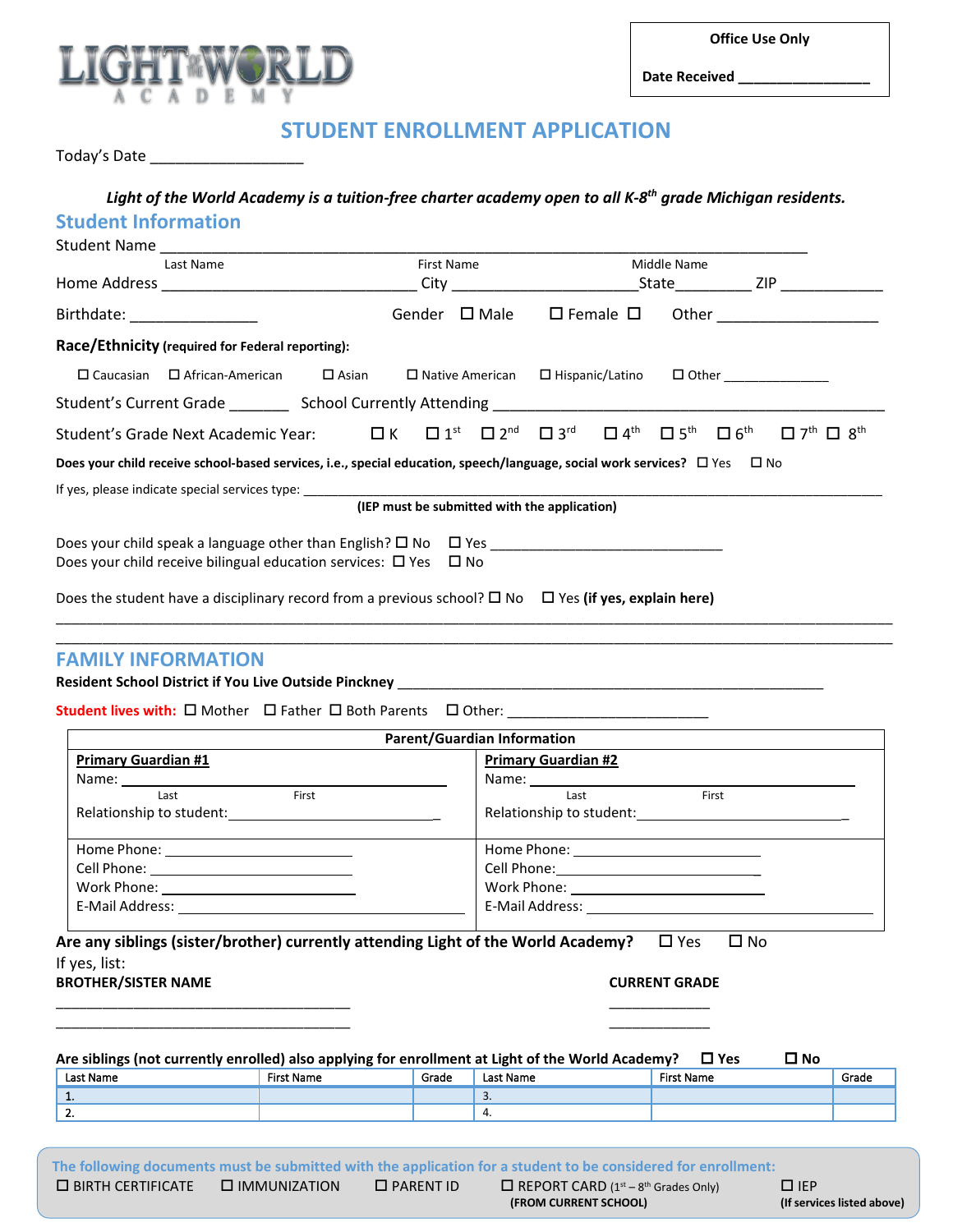

# **REQUEST FOR STUDENT RECORDS**

| School:         |        |
|-----------------|--------|
| <b>Address:</b> |        |
| City:           | State: |
| <b>Phone:</b>   |        |
| <b>FAX:</b>     |        |

The following student(s) has/have enrolled in our academy. Please forward the academic, special education, behavior, test, health and any other pertinent information to us within 30 days of receipt of this request.

| <b>Student Name</b> | Grade | <b>Birth Date</b> |
|---------------------|-------|-------------------|
|                     |       |                   |
|                     |       |                   |
|                     |       |                   |
|                     |       |                   |

## **SEND RECORDS TO:**

Light of the World Academy 550 E. Hamburg Avenue Pinckney, Michigan 48169 734-720-9760 734-970-9763 [www.lightoftheworldacademy.org](http://www.lightoftheworldacademy.org/)

### **If you have any questions or concerns, please contact the academy office at 734-720-9760**

 $\Box$  1<sup>st</sup> Request \_\_\_\_\_\_\_\_\_\_\_\_\_\_\_\_  $\Box$  2<sup>nd</sup> Request \_\_\_\_\_\_\_\_\_\_\_\_\_\_  $\Box$  3<sup>rd</sup> Request \_\_\_\_\_\_\_\_\_\_\_\_

**Parental permission for release of records is not required when records are requested by authorized school personnel (Family Educational Right to Privacy Act – PL 93-380).**